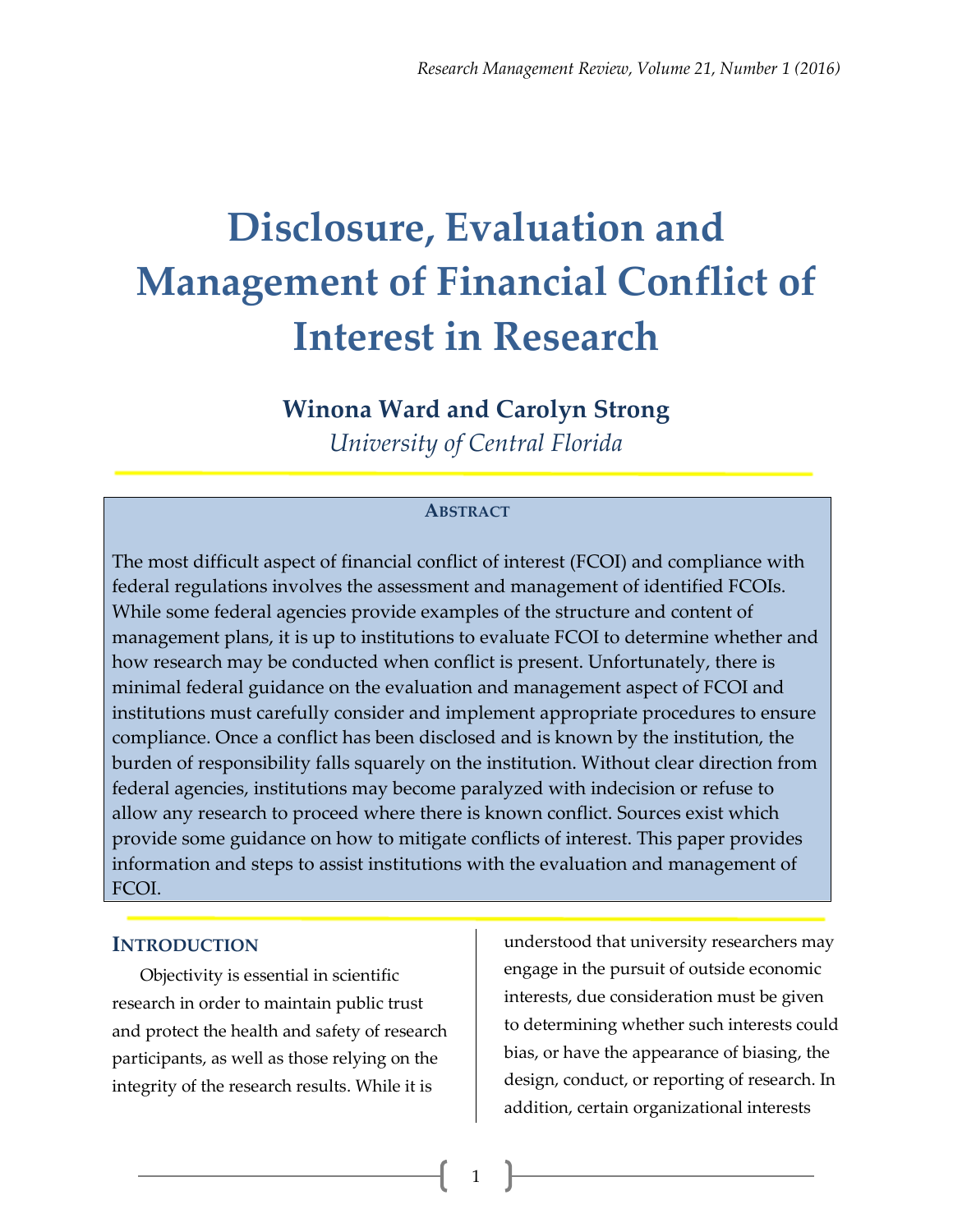constitute a financial conflict of interest (FCOI) and must also be scrutinized. While federal agencies including the National Institutes of Health (NIH) and the National Science Foundation (NSF) have implemented specific policies regarding the disclosure of FCOI, what remains vague is how institutions should evaluate and manage FCOI.

### **Federal Regulations**

Federal FCOI regulations are aimed at ensuring that the design, conduct, or reporting of research funded under the Public Health Service (PHS), NSF and other applicable agency-funded grants and cooperative agreements will not be biased by any conflicting financial interest of investigators responsible for the research. Current FCOI regulations include 42 CFR Part 50 Subpart F (grants and cooperative agreements), 45 CFR Part 94 (contracts) effective October 1, 1995, Final Rule on Financial Conflict of Interest Regulations (*Federal Register*, 2011), and National Science Foundation Award and Administration Guide, chapter IV. A. These FCOI regulations establish standards for the identification and mitigation of potential, actual, and apparent FCOI.

#### **Disclosure**

When a researcher has an outside economic interest that could affect the (apparent or real) conduct of a research project, FCOI may threaten the objectivity and integrity of research. In order to ensure that FCOIs are identified and appropriately addressed, the National Institutes of Health (NIH) and NSF have specific policies for the disclosure, management, and reporting of FCOI. A summary of these policies is as follows:

## **NIH**

An investigator is responsible for complying with their institution's FCOI policies and procedures, completing training on FCOI, and disclosing required significant financial interest (SFI) information to their institution whether the investigator is planning to participate in or is participating in PHS or other applicable agency-funded research.

#### **Investigator**

Investigator refers to "the project director or principal investigator and any other person, regardless of title or position who is responsible for the design, conduct, or reporting of research funded by the PHS (e.g., NIH), or proposed for such funding, which may include, for example, collaborators or consultants" (NIH, 2014).

A Financial Conflict of Interest (FCOI) exists when an institution "reasonably determines that an Investigator's Significant Financial Interest is related to a NIH-funded research project and could directly and significantly affect the design, conduct or reporting of the NIH-funded research" (NIH, 2014). A Significant Financial Conflict of Interest "is defined by the regulation as anything of monetary value, including but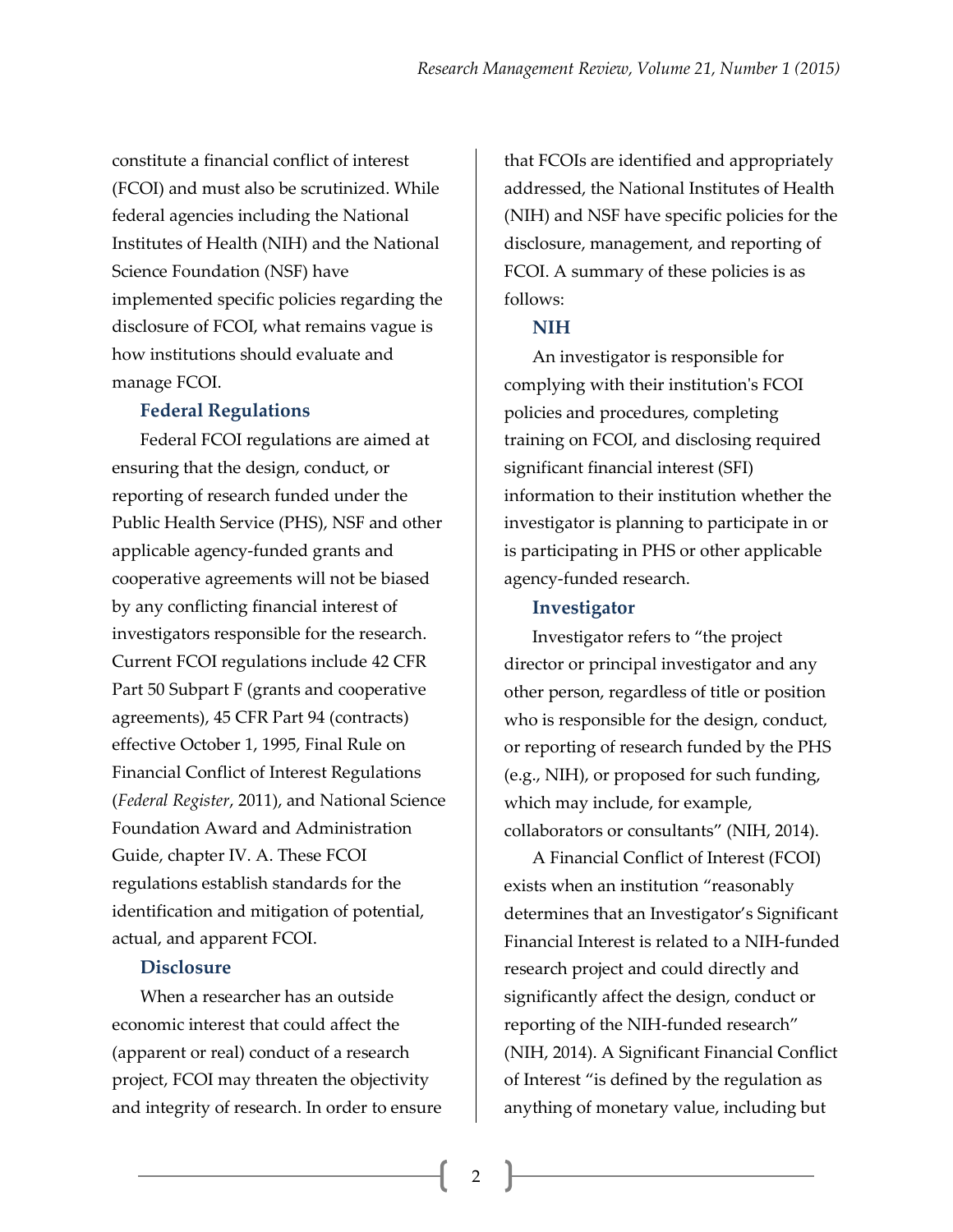not limited to salary or other payments for services (e.g., consulting fees or honoraria); equity interests (e.g., stocks, stock options, or other ownership interests); and intellectual property rights (e.g., patents, copyrights, and royalties from such rights)" (NIH, n.d.). A reportable Significant Financial Interest (SFI) is one that an investigator has that could directly and significantly affect the design, conduct, or reporting of NIH-funded research. The determination regarding whether or not there is a Significant Financial Interest is made by the institution's designated official(s).

The investigator must disclose SFIs, including those for their spouse and dependent children (1) at the time of application for research funding; (2) within thirty days of discovering or acquiring a new SFI; and (3) at least annually, in accordance with the specific time period prescribed by the institution, during the period of award.

Institutions are responsible for maintaining an up-to-date, written, enforced FCOI policy that complies with federal regulations and making the policy publicly accessible. If no publicly accessible website is available to display the Institution's FCOI policy, access to the written policy must be provided upon request within five business days. Additional institutional responsibilities include, but are not limited to:

- 1. Soliciting and reviewing disclosures of investigators' SFIs that are reasonably related to an investigator's institutional responsibilities via a designated institutional official;
- 2. Determining whether an investigator's SFI is related to the funded research and, if so related, whether the SFI is a FCOI (SFI that could directly and significantly affect the design, conduct, or reporting of the funded research);
- 3. Developing and implementing management plans, as needed, to manage FCOIs for awardee investigators and subrecipient investigators, if applicable;
- 4. Submitting initial and annual FCOI reports to the sponsor in accordance with the regulation;
- 5. Completing retrospective reviews when there is noncompliance with the institution's policy or the FCOI regulation and updating any previously submitted FCOI report, if required after the retrospective review is complete;
- 6. Submitting mitigation reports when bias is found in funded research as a result of the finding from a retrospective review; and
- 7. Adequate record-keeping of disclosure, encompassing the institution's response to and all actions taken regarding such disclosures. Records must be maintained for at least three years from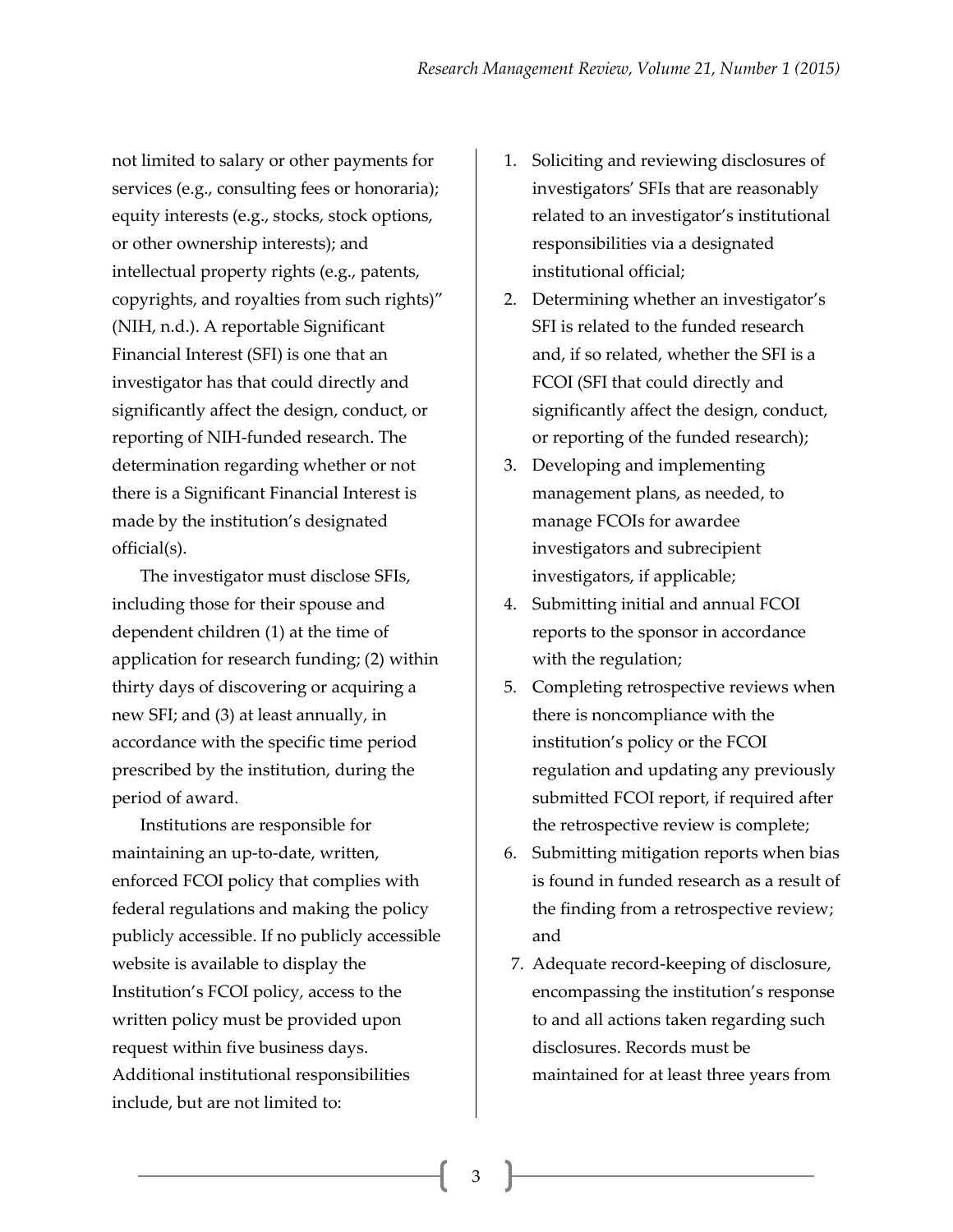submission date or as specified in 45 C.F.R. 74.53(b) and 92.42 (b).

#### **NSF**

Investigators must disclose all SFIs (including those of the investigator's spouse and dependent children) (1) that would reasonably appear to be affected by the research or educational activities funded or proposed for funding by NSF; or (2) in entities whose financial interests would reasonably appear to be affected by such activities.

SFI means anything of monetary value, including, but not limited to, salary or other payments for services (e.g., consulting fees or honoraria); equity interest (e.g., stocks, stock options or other ownership interests); and intellectual property rights (e.g., patents, copyrights and royalties from such rights).

Institutions employing more than 50 persons must maintain an appropriate written and enforced policy on conflict of interest. NSF refers institutions to university associations and scientific societies for guidance in the development of FCOI policies. At a minimum, an institutional policy must ensure that investigators have provided all required financial disclosures at the time a proposal is submitted to NSF, and during the period of the NSF award, either on an annual basis or as new reportable SFIs are obtained. Additional NSF policy requirements include:

- 1. Designation of one or more persons to review SFI disclosures, determine whether a conflict of interest exists, and determine what conditions or restrictions, if any, should be imposed by the institution to manage, reduce, or eliminate such conflict of interest.
- 2. Adequate enforcement mechanisms, and provision for sanctions where appropriate.
- 3. Arrangements for keeping NSF's Office of the General Counsel appropriately informed if the institution finds that it is unable to satisfactorily manage a conflict of interest
- 4. Maintenance of records of all financial disclosures and of all actions taken to resolve conflicts of interest for at least three years beyond the termination or completion of the grant to which they relate, or until the resolution of any NSF action involving those records, whichever is longer.

#### **EXCLUSIONS**

The applicability of financial conflict of interest disclosures varies between PHS and NSF. NSF exempts organizations with fewer than 50 employees from the FCOI requirements. However, with PHS there are no exemptions from the requirements.

The term "significant financial conflict of interest" (SFI) excludes the following specific types of interests:

1. Salary, royalties, or remuneration from the employing institution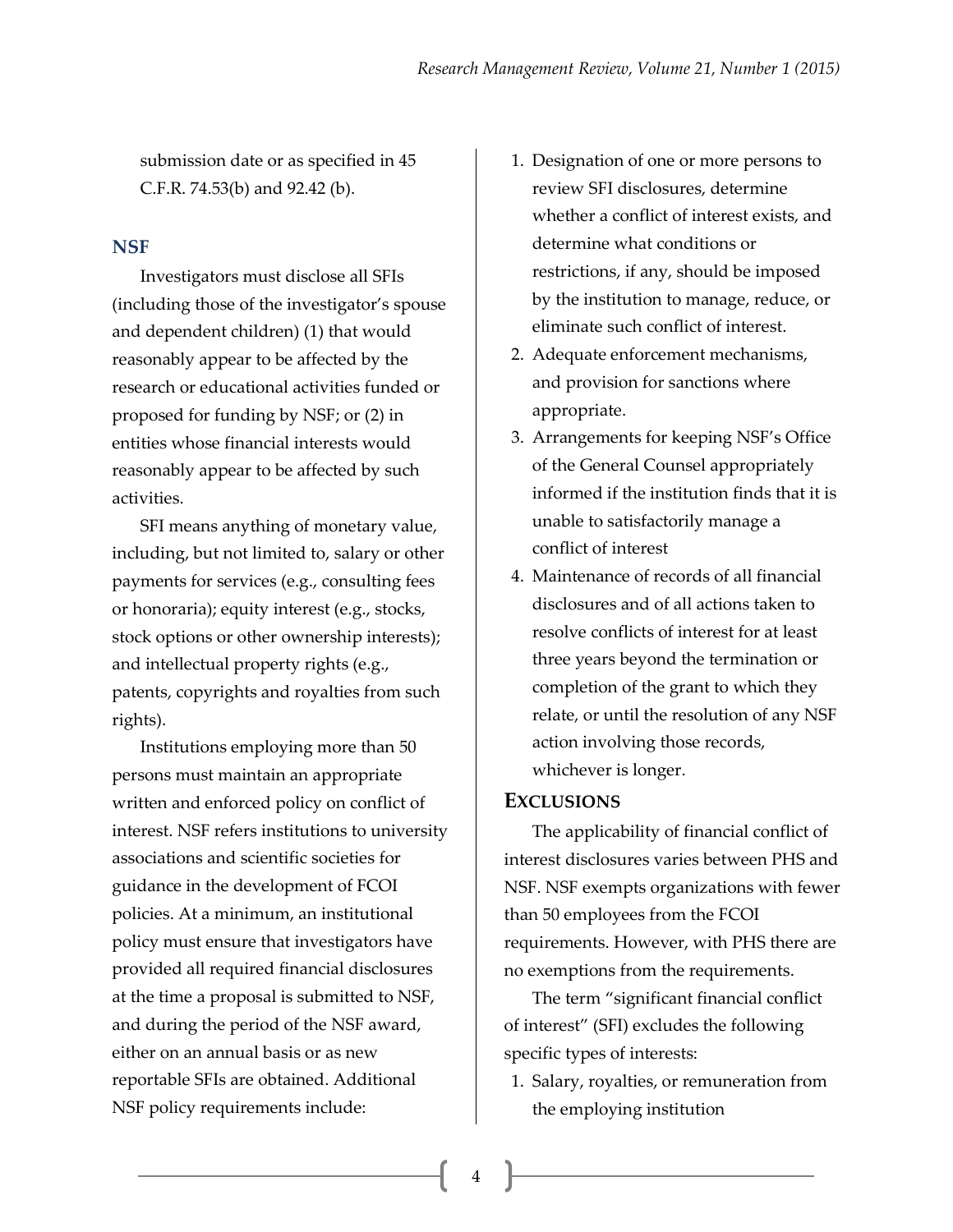- 2. Income from seminars, lectures, or teaching engagements sponsored by public or nonprofit entities
- 3. Income from service on advisory committees or review panels for public or nonprofit entities
- 4. An equity interest that when aggregated for the investigator and the investigator's spouse and dependent children, meets both of the following tests: (1) does not exceed \$10,000 in value (NSF) or \$5,000 (PHS) as determined through reference to public prices or other reasonable measures of fair market value, and (2) does not represent more than a 5% ownership interest in any single entity
- 5. Salary, royalties, or other payments that, when aggregated for the investigator and the investigator's spouse and dependent children, are not expected to exceed \$10,000 (NSF) or \$5,000 (PHS) during the next 12-month period.

## **EVALUATION AND MANAGEMENT**

As described above, both NIH and NSF have detailed, written policies regarding FCOI requirements, including a requirement for institutions to evaluate and manage FCOI. Institutions have implemented certain policies and procedures to comply with the regulations, but many institutional policies focus primarily on what constitutes FCOI, and whether and how to disclose FCOI. And

while institutional policies may include procedures for the evaluation of FCOI, what is unclear is how to evaluate and mitigate risk factors related to known conflicts of interest. This uncertainty can lead to institutional paralysis or a complete refusal by institutions to allow research to proceed under any circumstance when there is FCOI.

On the other hand, lack of proper institutional controls and disregard for identified conflicts can lead to research misconduct. Unmitigated conflict can also lead to injury or harm to research study participants and can damage the entire research enterprise by reducing public trust in research (Columbia University, n.d.).

The Bayh-Dole Act of 1980 was established to allow universities to retain ownership rights to intellectual property developed from federally funded research. It also allowed universities to share royalties with faculty inventors. This gave institutions and researchers a financial stake in the outcome of research, and created an inherent conflict particularly with respect to industry-sponsored clinical research (Beinkowski & Goldfarb, 2011).

A case at Duke University in 2010 involving Dr. Anil Potti provides a prime example of both individual and institutional conflict of interest, and the risks when successful research leads to potential commercialization and financial gain. In this case, Dr. Anil Potti was a research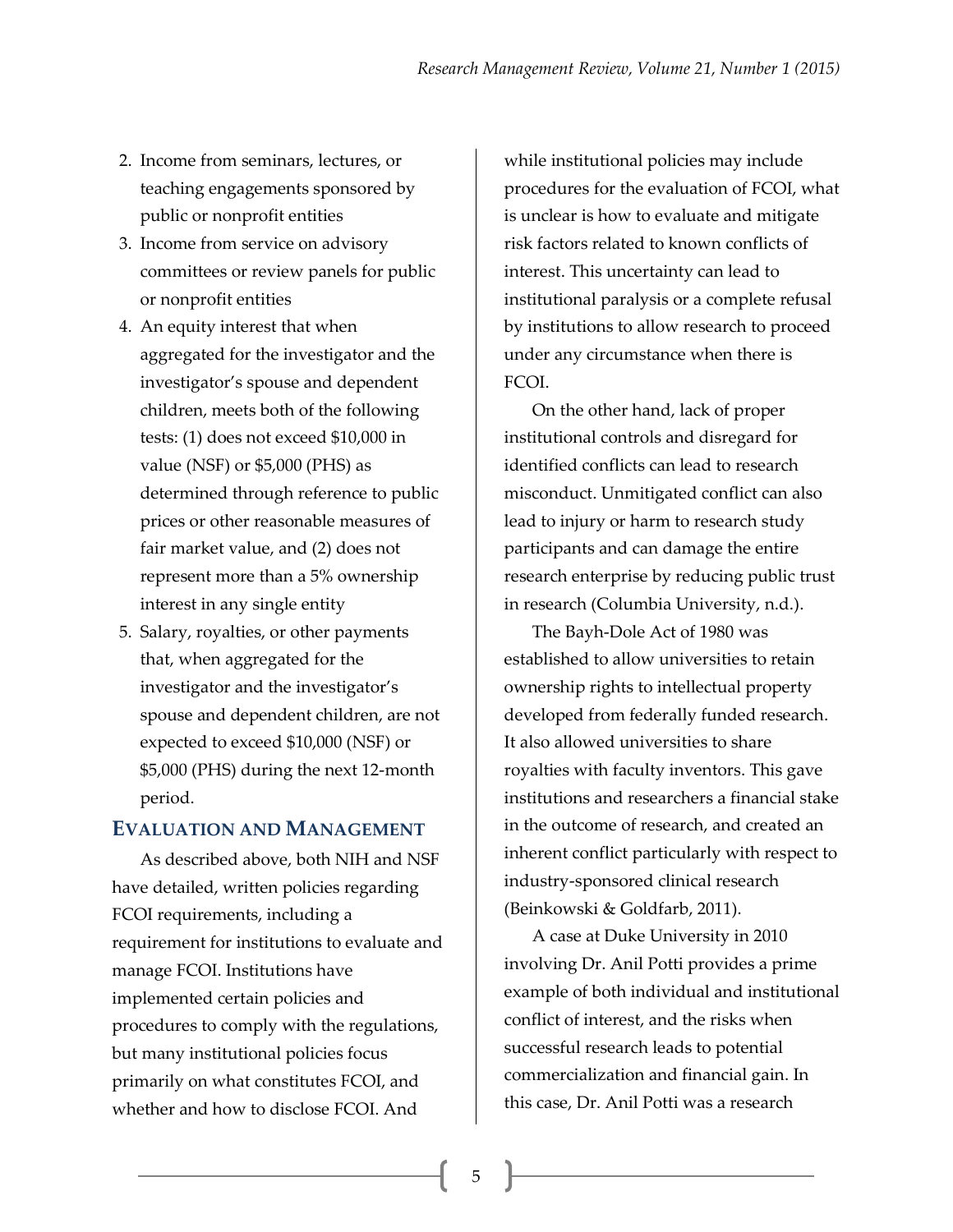scientist who claimed to have found the "holy grail of cancer" (CBS News, 2012). Dr. Potti claimed to have "discovered how to match a patient's tumor to the best chemotherapy drug" (CBS News, 2012). Dr. Potti and his colleague, Dr. Joseph Nevins, showed tremendous advances with their research, including research that resulted in patent applications and a startup company to market their technology. A team of biostatisticians from MD Anderson Cancer Center, Drs. Keith Baggerly and Kevin Combes, attempted to reproduce the work in order to use the new technique. Serious flaws in the research were noted and although Dr. Potti and Dr. Nevins made attempts to publicly correct errors, many more were identified. Concerns were expressed to the administrators at Duke University. Research was temporarily halted for an external review, yet no problems were found in the review and the research was allowed to resume.

Upon Dr. Potti's resignation from Duke in 2010, allegations from scientists elsewhere were being made, claiming that Dr. Potti had "stolen their data for inclusion in his paper in the *New England Journal*" (*The Economist*, 2011). Further investigation into the matter began and Duke made national headlines with this scientific misconduct investigation. The university found "lapses and errors including being slow to deal with potential financial conflicts of interests" (*The Economist*, 2011)

that were declared by the investigators. While the research misconduct became the focal point in this case, the layers of FCOI involved cannot be ignored.

An earlier case in 1999 involving a gene therapy trial at the University of Pennsylvania resulted in the death of 18 year-old Jesse Gelsinger (Wilson, 2010). The Gelsinger case brought to light not only the importance of the proper vetting of FCOI, but also the need for post-approval monitoring. In this case, the principal investigator, Dr. James Wilson, and Penn both had an interest in the biotech startup company funding the study, Genovo. In addition, Genovo agreed to give Penn \$21 million to fund research at Penn in exchange for a license to existing technology, and first right to license new technology resulting from such research (Wilson, 2010). While Penn had obtained outside counsel to develop and approve a management plan for the trial in light of the investigator and Penn's conflicts of interest, what occurred during the conduct of the trial is what led to the death of Jesse. Namely, the protocol consent was modified by Wilson and co-investigators after approval by the IRB, and information about the death of animals and potential for toxicity and death were removed. In addition, Wilson continued to be directly involved in the conduct of the study despite Penn's requirement that such participation be "avoided" (Wilson, 2010). Proper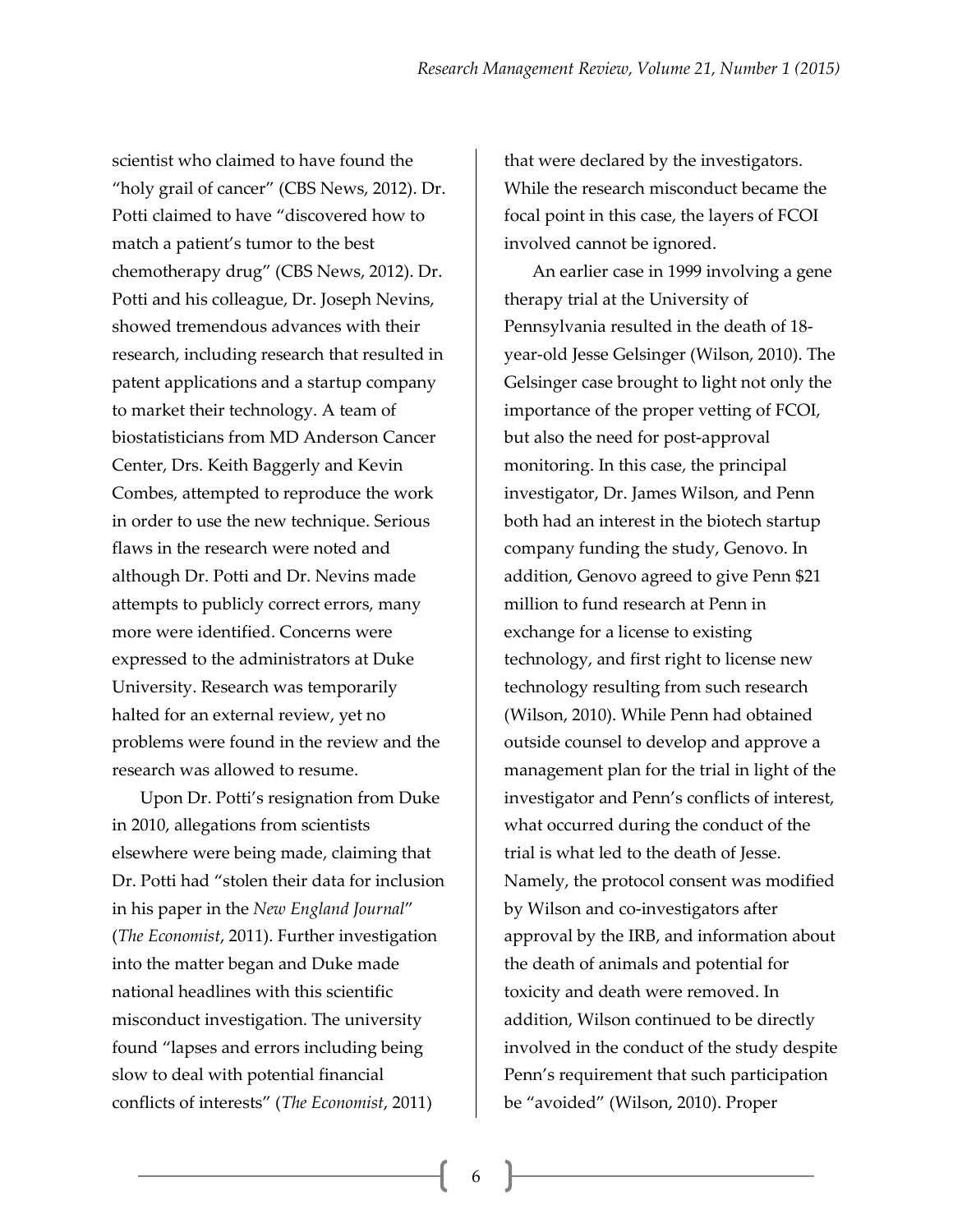oversight, independent monitoring and random study audits could have saved Jesse.

As demonstrated by the Potti and Gelsinger case, proper controls are needed when FCOI is present, and most importantly when research involves human subjects. The Association of American Medical Colleges (AAMC) - Association of American Universities (AAU) Advisory Committee Report on Financial Conflicts of Interest in Human Subjects Research (2008) includes a template for analyzing conflicts

of interest in research involving human subjects. The steps for evaluation and management of conflicts included in the AAMC report can be applied to FCOI in non-human research, as well. Once a conflict of interest has been disclosed, the first step in assessment is a risk benefit analysis to determine if the conflict of interest can be managed, reduced or eliminated (AAMC, 2008). Figure 1 illustrates considerations for a risk-benefit analysis.

# **FCOI Risk-Benefit Analysis**

| Risks to the human subject<br>recruited to or participating in<br>the research                                            | • Determine if and to what extent the conflict could<br>increase or add risk to human subjects                                                        |
|---------------------------------------------------------------------------------------------------------------------------|-------------------------------------------------------------------------------------------------------------------------------------------------------|
|                                                                                                                           |                                                                                                                                                       |
| Risks for bias of the data by a<br>conflicted individual                                                                  | • Determine if and to what the extent the conflicted<br>individual could compromise the integrity of the<br>data                                      |
|                                                                                                                           |                                                                                                                                                       |
| Risks for the appearance of a<br>conflict of interest                                                                     | • Determine if there is appearance of a conflict of<br>interest, regardless of whether an actual conflict<br>exists or is managed                     |
|                                                                                                                           |                                                                                                                                                       |
| Risks to the reputations of the<br>conflicted individual and the<br>institution                                           | • Determine if and to what extent the reputations of the<br>conflicted individual or institution could be damaged,<br>even if the conflict is managed |
|                                                                                                                           |                                                                                                                                                       |
| Benefits to science if the<br>research is allowed to be<br>conducted or benefits lost if the<br>research is not permitted | • Determine if and to what extent the benefit outweighs<br>the associated risks if the research is allowed to<br>proceed.                             |

*Figure 1*. FCOI Risk-Benefit Analysis

Note: Adapted from *AAMC report* (2008), Appendix B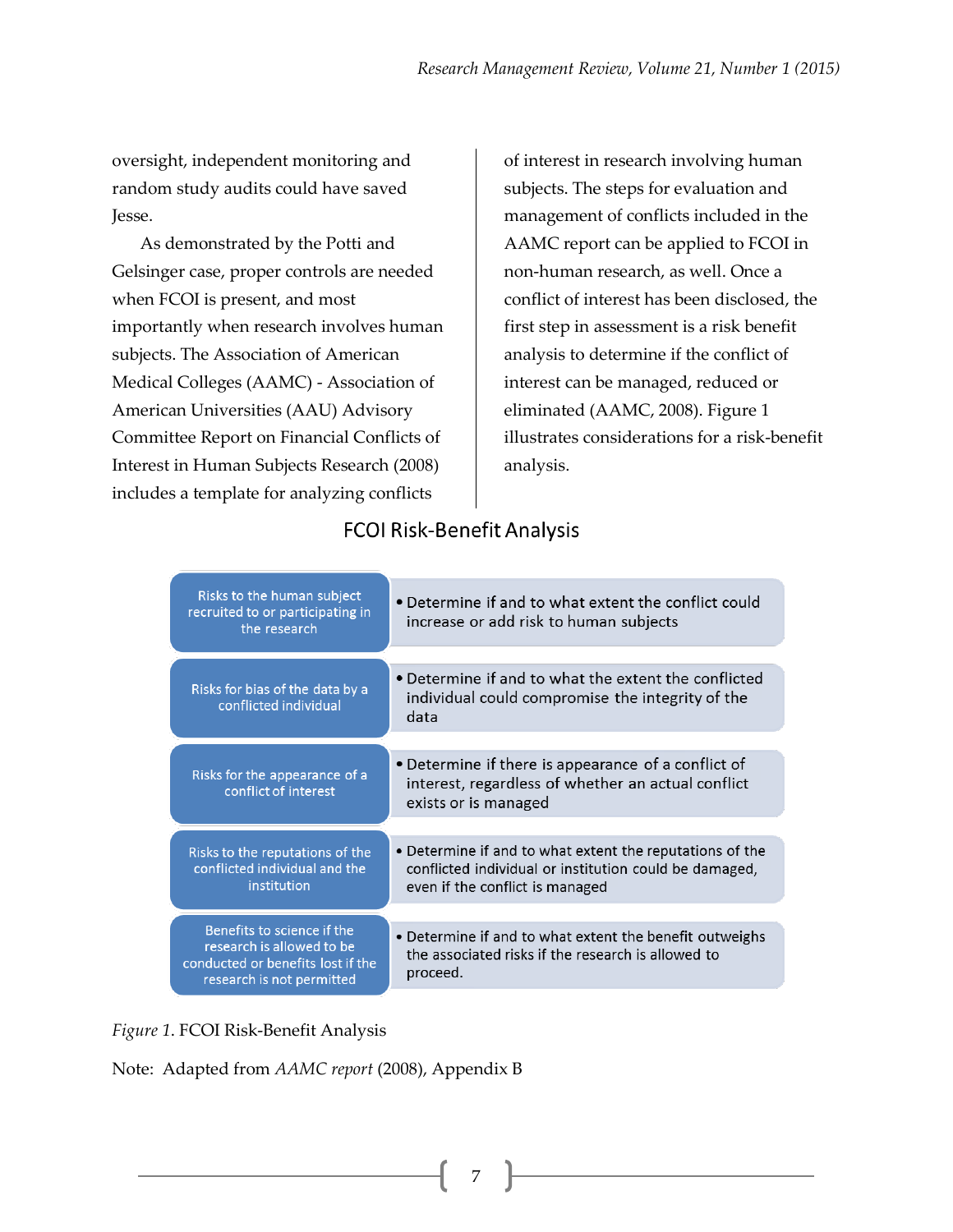The next step in FCOI evaluation is determining whether the conflict can be managed, reduced or eliminated. If a conflict cannot be eliminated, and the benefits outweigh the risks, a management plan must be created. According to the NSF policy, examples of conditions or restrictions that might be imposed to manage, reduce, or eliminate conflicts of interest include, but are not limited to:

- a. public disclosure of significant financial interests;
- b. monitoring of research by independent reviewers;
- c. modification of the research plan;
- d. disqualification from participation in the portion of the NSF-funded research that would be affected by significant financial interests;
- e. divestiture of significant financial interests; or
- f. severance of relationships that create conflicts.

According to NIH, conditions or restrictions that might be imposed to manage a financial conflict of interest include, but are not limited to:

- a. Public disclosure of financial conflicts of interest (e.g., when presenting or publishing the research);
- b. For research projects involving human subjects research, disclosure of financial conflicts of interest directly to participants;
- c. Appointment of an independent monitor capable of taking measures to protect the design, conduct, and reporting of the research against bias resulting from the financial conflict of interest;
- d. Modification of the research plan;
- e. Change of personnel or personnel responsibilities, or disqualification of personnel from participation in all or a portion of the research;
- f. Reduction or elimination of the financial interest (e.g., sale of equity interest); or
- g. Severance of relationships that create financial conflicts.

The NSF and NIH guidance can be used by institutions in the creation of appropriate FCOI management plans.

As discussed in the book, *Rescuing science from politics* (Wagner & Steinzor, 2006), certain fundamental principles should be followed to protect research integrity, including *independence*, or the ability to conduct research without restriction, including sponsor influence and *transparency* via honest communication of data and research results to the research community and public. What is also discussed and perhaps most critical is the preservation of "disinterestedness" in the conduct of science. That is, science must be pursued objectively without external influence and for the pure benefit of scientific discovery. In the Duke situation, the FCOI created with the establishment of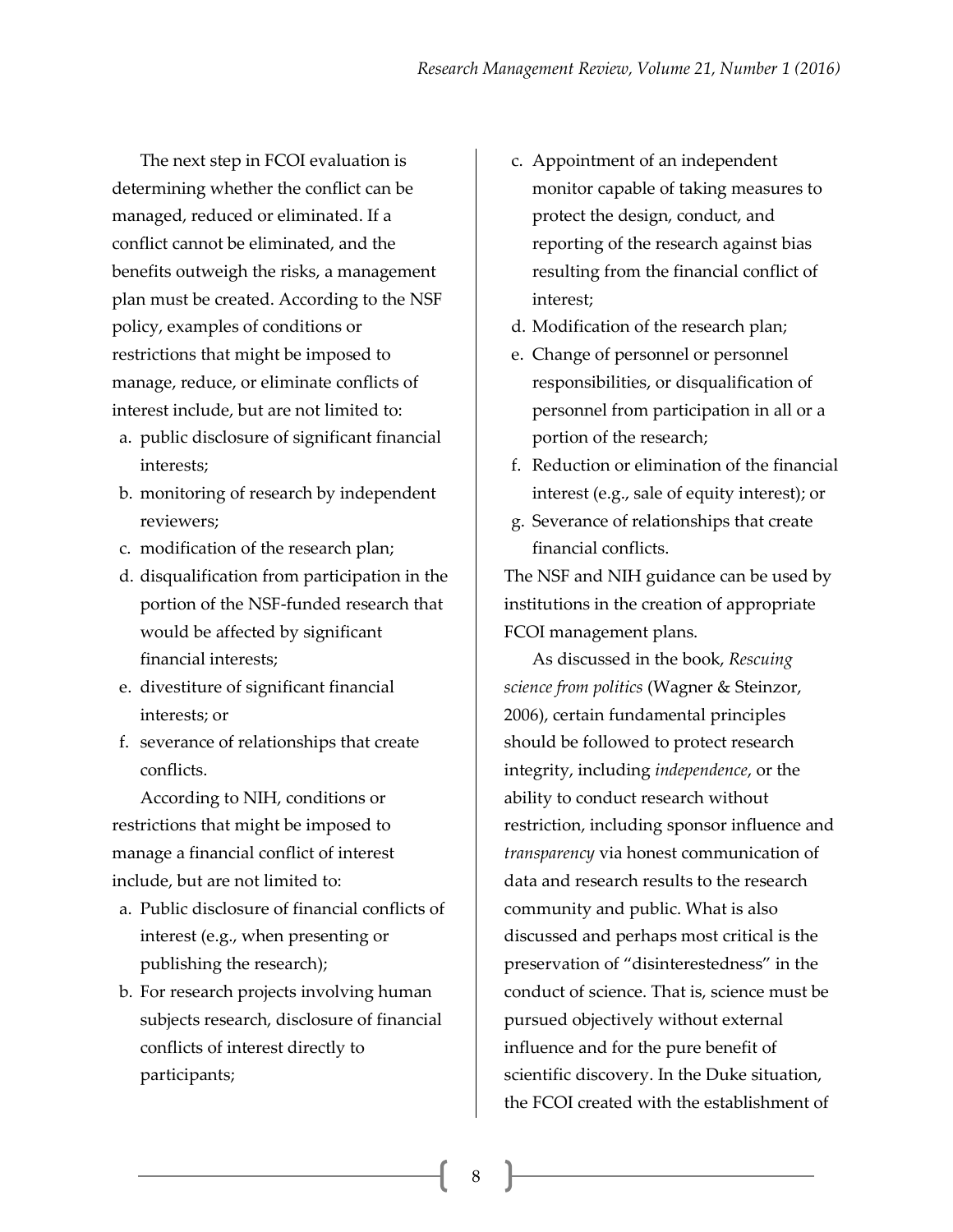a company and a clear opportunity for financial gain, disinterestedness is lost and risks are great. Similar conflict is created when private companies (e.g., pharmaceutical companies) sponsor research or enter into consultancy agreements with faculty for assistance with writing protocols, FDA submissions, journal articles, etc.

Figure 2 includes components necessary for proper evaluation and management of financial conflict of interest. In cases where human subject research is proposed and an individual conflict of interest has been identified, the AAMC report (2008)

indicated that there should be a presumption that the individual should not be allowed to conduct human subject research. This presumption is rebuttable, but there must be a thorough review and determination by institutional representatives, and such review must include compelling circumstances for participation by the conflicted individual. The Gelsinger case demonstrates the importance of further institutional vigilance in the form of independent monitoring and oversight, even after appropriate approvals are given.



# Evaluation & Management of Financial Conflict of Interest (FCOI)

*Figure 2*. Components of Evaluation and Management of FCOI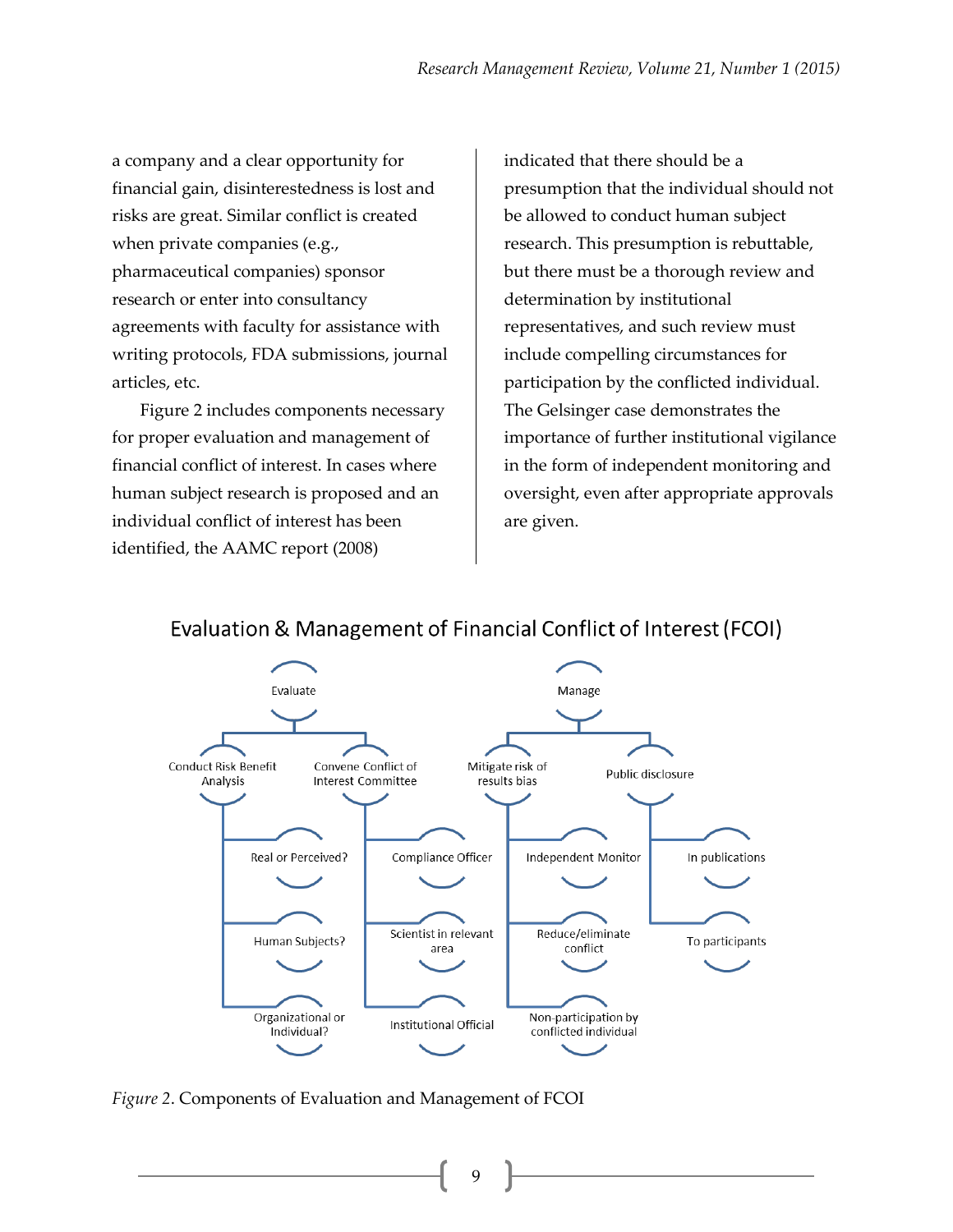#### **COMPLIANCE**

Federal regulations require that institutions establish adequate enforcement mechanisms, provide for employee sanctions, and take other administrative action, where appropriate. Institutions may determine the nature of the enforcement mechanisms and sanctions.

### **NIH**

After determination has been made of an existing FCOI, the institution has 60 days to report the FCOI. If disclosure of a FCOI is not made in a timely manner by the investigator, the Institutional Official has 60 days to review the identified SFI and make a determination as to whether the FCOI exists and if it is related to the NIH-funded research. The institution must then implement a management plan and report these actions to NIH.

If an investigator fails to comply with an institution's FCOI policy or a FCOI management plan, the institution must complete a retrospective review within 120 days of determining noncompliance. This review will include evaluation of the investigator's activities and the NIH-funded research, documentation of the institution's methodology of reviewing the SFI, and determination of whether the design, conduct, or reporting of research was biased.

If bias is found, the institution must submit a mitigation report to the NIH, in accordance with 42 CFR 50.605(b)(3). Depending on the nature of the FCOI, an institution may determine that additional interim measures are necessary with regard to the investigator's participation in the research until such time that the institution completes the retrospective review in accordance with 42 CFR  $50.605(a)(3)$  and 42 CFR 50.605(b)(3).

As part of the management plan, the institution is responsible for annually updating the agency with the status of the FCOI, along with any changes made to the management plan. Descriptions of the following elements must be provided in the management plan:

- (A) Role of investigator identified as having a FCOI and the duties in the research project;
- (B) Stipulations of the management plan;
- (C) Design of the management plan and the safeguards that will be in place for the research project;
- (D) Confirmation from the investigator indicating agreement with the management plan;
- (E) Steps the institution will take in order to monitor the management plan to ensure compliance by the investigator; and
- (F) Additional information as needed (Arango et al., 2014).

NIH will review FCOI information and take appropriate action, or require the institution to take further action. NIH may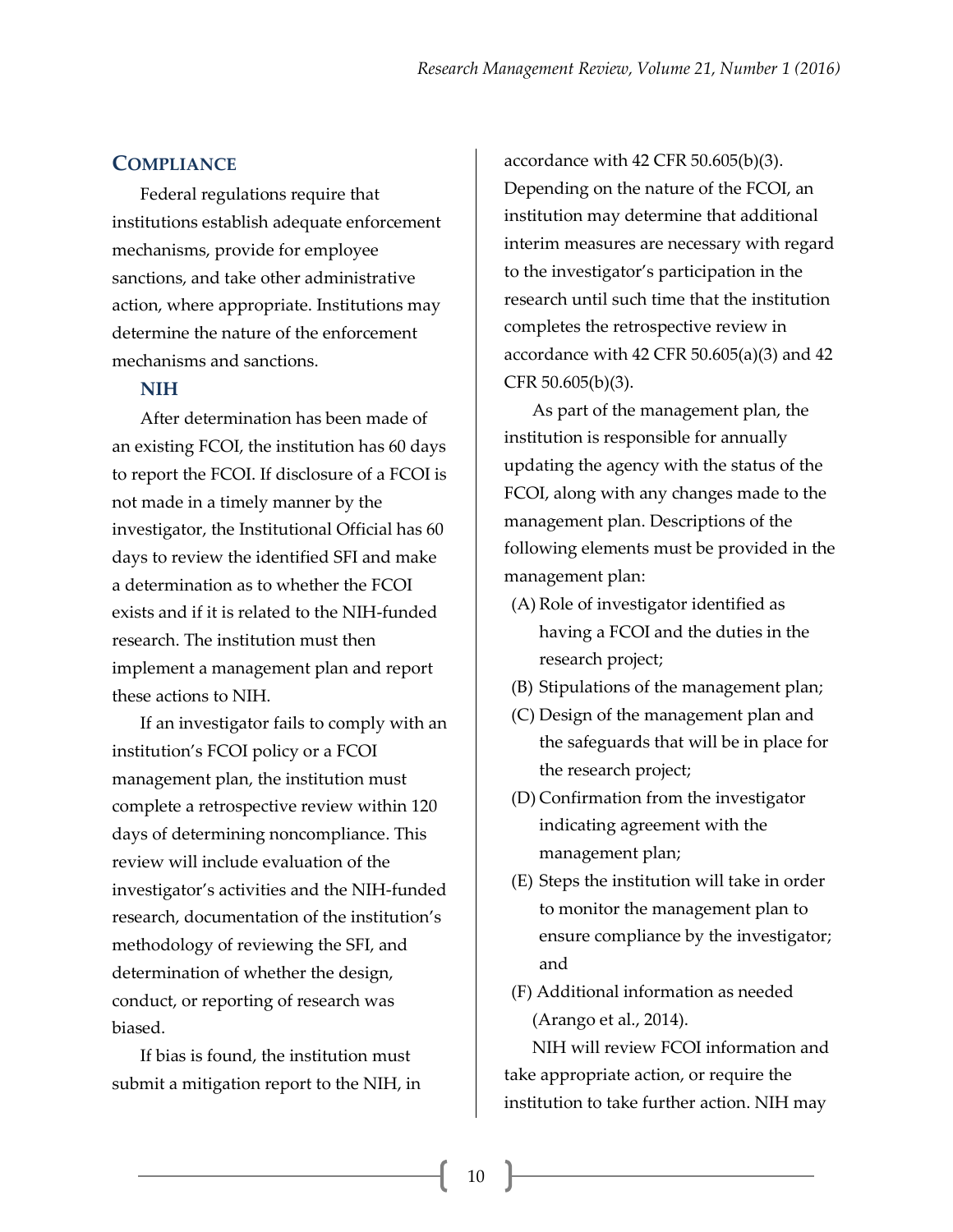advise the institution on how to promote and maintain appropriate objectivity in the NIH-funded research project. NIH may further require institutions employing such an investigator to enforce corrective actions prior to receipt of an NIH award involving the investigator.

Institutions are responsible for maintaining an up-to-date, written, enforced FCOI policy that complies with federal regulations and making the policy publicly accessible.

### **NSF**

The NSF FCOI policy did not adopt the same changes as NIH that became effective August 24, 2012. Instead, NSF relies on the Office of the General Counsel (OGC) to follow up with the institution once an unmanageable conflict of interest is reported. Institutions are responsible for notifying the NSF OGC when an identified FCOI for an NSF-funded project cannot be managed. Notification of any conflict of interest that cannot be managed, reduced, or eliminated, and notifications when research will proceed without conditions or restrictions when a COI exists must be submitted to NSF via the Fastlane System (NSF AAG, 2014). Upon receipt of notification from an institution, the OGC will evaluate the case as follows:

1. Examine a copy of the institution's conflict of interest policy to determine if it includes procedures for addressing unmanageable conflicts.

- 2. Contact the authorized institutional representative to determine what actions the institution plans/has taken with respect to unmanageable conflict of interest.
- 3. Request confirmation from the institution when such actions have been completed.

# **CONCLUSION**

While federal agencies including the NIH and NSF have implemented specific policies regarding the disclosure of FCOI, what remains vague is how institutions should evaluate and manage FCOI. Federal regulations related to FCOI have been established to manage the conflict created in situations such as the Potti and Gelsinger cases, and to ensure proper controls for the preservation of scientific integrity and, most importantly, protection of human subjects.

Institutional policies have been written and implemented to ensure compliance with federal regulations, but the burden of disclosure and management falls squarely on the scientist and the institution. Proper procedures, internal controls, an FCOI management committee including unbiased members, an empowered IRB, and a culture of transparency and compliance are critical to successful management of FCOI. When there is complete refusal by institutions to allow research to proceed in the presence of FCOI, or when questionable research sits idle on the desk of paralyzed institutional officials who are just not sure how to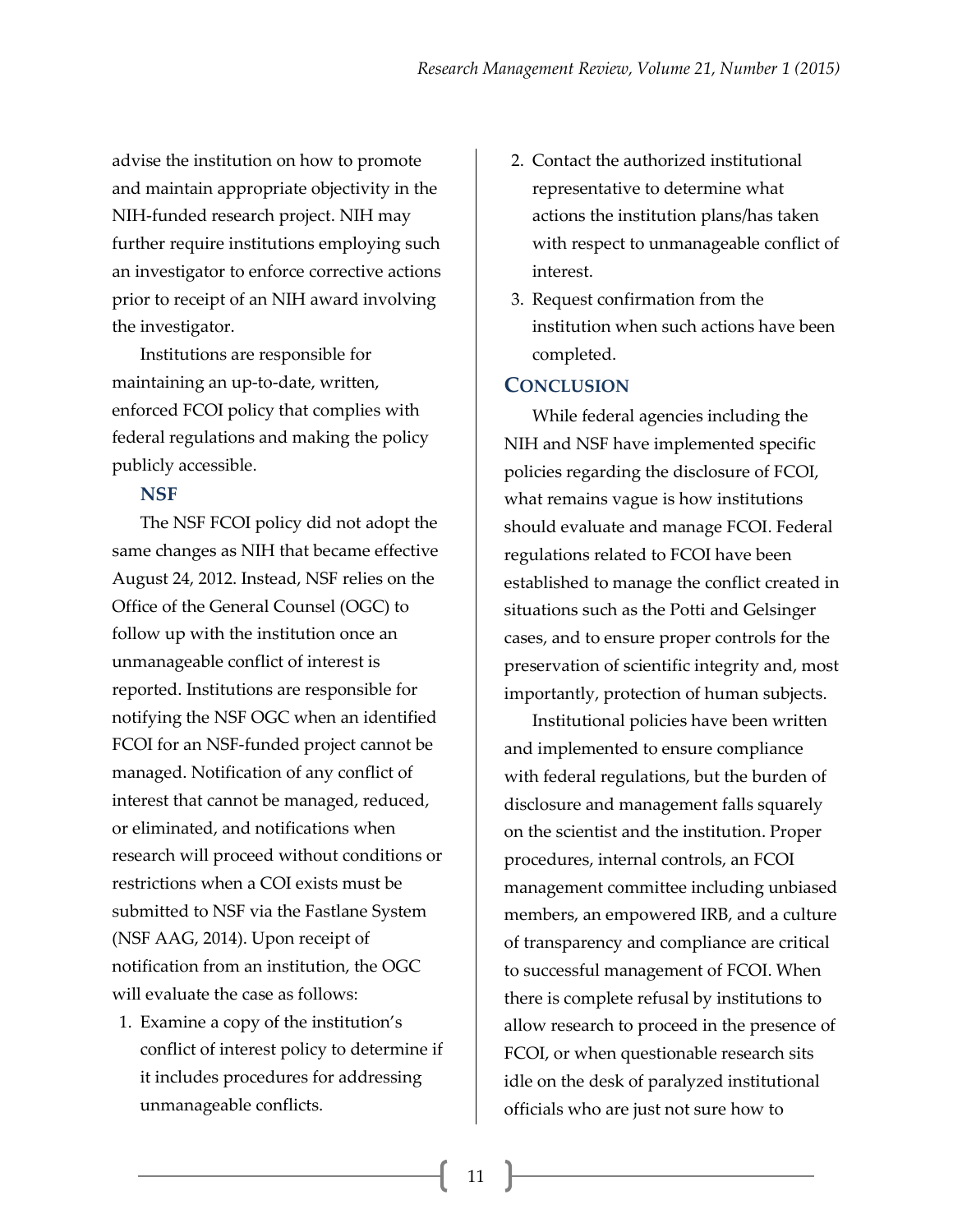proceed, everyone loses. Institutions must look directly into the face of conflict, utilize available tools, and take appropriate steps to evaluate and mitigate risks associated with individual and institutional FCOI. Institutions and investigators must ensure that the safety of human subjects is paramount, and that FCOI management

plans are detailed and enforced, including proper post-approval monitoring. Admittedly, in some cases, FCOI may not be manageable by an institution and other options must be explored. But we hope this paper will help mobilize officials into making informed decisions so that research may continue for the public good.

### **LITERATURE CITED**

- Arango, J. A., Borenstein, J., Braunschweiger, P., Burnham, D., Edwards, J., Hayes, L. A., & Vasgird, D. (2014). Institutional responsibilities as they affect investigators. *Conflicts of interest (COI) guide: An introduction to U.S. Public Health Service (PHS) regulations and conflicts of commitment* (pp. 22–23). Miami, FL: CITI Program at the University of Miami.
- Association of American Medical Colleges (AAMC) and Association of American Universities (AAU). (2008). *Protecting patients, preserving integrity, advancing health: A report of the AAMC-AAU advisory committee on financial conflicts of interest in human subjects research* (pp. 5-12, 43- 45) (February). Retrieved from:

<https://www.aau.edu/WorkArea/DownloadAsset.aspx?id=6136>

- Bienkowski, R. S., & Goldfarb, N. M. (2011). Institutional financial conflicts of interest in clinical research. *Journal of Clinical Research Best Practices, 7*(5), 1–5.
- CBS News. (March 5, 2012). *Deception at Duke: Fraud in cancer care?* Retrieved from: <http://www.cbsnews.com/news/deception-at-duke-fraud-in-cancer-care/>
- Code of Federal Regulations, Title 42 Part 50 Subpart F (grants and cooperative agreements) Code of Federal Regulations, Title 45 Part 94 (contracts) Effective October 1, 1995. Retrieved from: [http://www.ecfr.gov/cgi-bin/text-](http://www.ecfr.gov/cgi-bin/text-idx?c=ecfr&SID=992817854207767214895b1fa023755d&rgn=div5&view=text&node=45:1.0.1.1.51&idno=45)

[idx?c=ecfr&SID=992817854207767214895b1fa023755d&rgn=div5&view=text&node=45:1.0.1.1](http://www.ecfr.gov/cgi-bin/text-idx?c=ecfr&SID=992817854207767214895b1fa023755d&rgn=div5&view=text&node=45:1.0.1.1.51&idno=45) [.51&idno=45](http://www.ecfr.gov/cgi-bin/text-idx?c=ecfr&SID=992817854207767214895b1fa023755d&rgn=div5&view=text&node=45:1.0.1.1.51&idno=45)

Columbia University. (n.d.). *Responsible conduct of research: Conflicts of interest*. Retrieved from: [http://ori.hhs.gov/education/products/columbia\\_wbt/rcr\\_conflicts/foundation/#2\\_2](http://ori.hhs.gov/education/products/columbia_wbt/rcr_conflicts/foundation/#2_2)

*The Economist*. (2011, September 11). *An array of errors: Investigations into a case of alleged scientific misconduct have revealed numerous holes in the oversight of science and scientific publishing*. Retrieved from: <http://www.economist.com/node/21528593>

*Federal Register*. (2011). Final rule on financial conflict of interest regulations. *76*(165).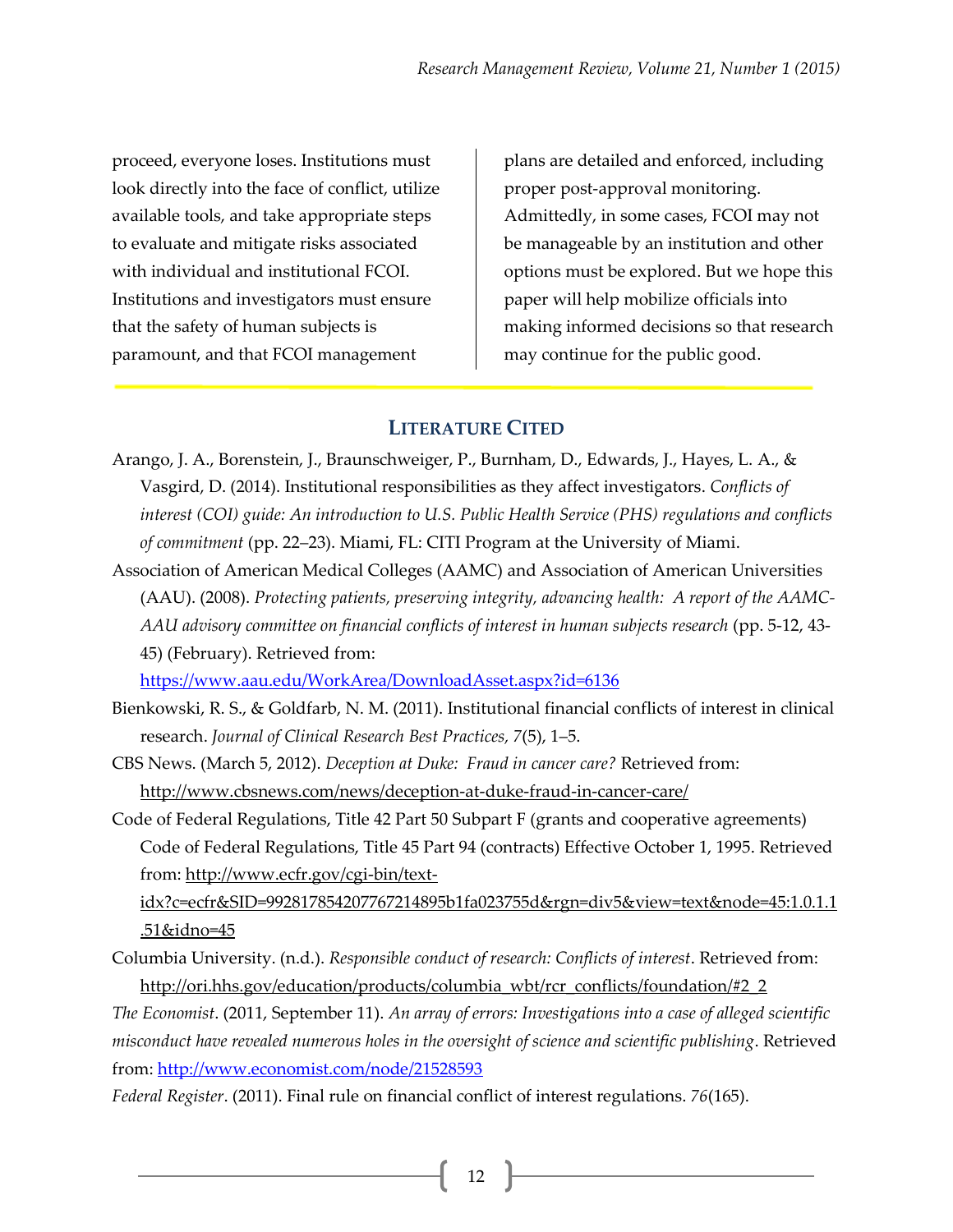- National Institutes of Health (NIH). (2014, January 9). *Frequently asked questions*. Retrieved from: [http://grants.nih.gov/grants/policy/coi/coi\\_faqs.htm#3174](http://grants.nih.gov/grants/policy/coi/coi_faqs.htm#3174)
- National Institutes of Health, Office of Extramural Research. (n.d.). *Financial conflict of interest FCOI*. Retrieved from: <http://grants.nih.gov/archive/grants/policy/coi/tutorial/fcoi.htm>
- National Institutes of Health, Office of Extramural Research. (2014, June 19). *Frequently asked questions*. Retrieved fro[m http://grants.nih.gov/grants/policy/coi/coi\\_faqs.htm](http://grants.nih.gov/grants/policy/coi/coi_faqs.htm)
- National Science Foundation. (2014). *Award and administration guide* (chapter IV). Retrieved from: [http://www.nsf.gov/pubs/policydocs/pappguide/nsf14001/aag\\_index.jsp](http://www.nsf.gov/pubs/policydocs/pappguide/nsf14001/aag_index.jsp) )
- Wagner, W., & Steinzor, R. (Eds.). (2006). *Rescuing science from politics*. (pp. 8-15, 70-72). Cambridge: Cambridge University Press.
- Wilson, R. F. (2010). The death of Jesse Gelsinger: New evidence of the influence of money and prestige in human research. *American Journal of Law and Medicine, 36*(2-3), 295–325.
- Youngers, J. A., & Webb, P.A. (2014). Conflict of interest. *Regulation and compliance: A compendium of regulations and certifications applicable to sponsored programs* (pp. 138–139). Washington, DC: National Council of University Research Administrators.

### **ABOUT THE AUTHORS**

- **Winona Ward** is a Certified Research Administrator (CRA) with twenty-three years of experience in sponsored project administration. She holds a Master in Research Administration (MRA), from the University of Central Florida, and is an expert in the management of sponsored research. She is the lead principal investigator on a multiinstitutional, international agreement where she is working to develop a model for research operation and administration at an engineering university in Abu Dhabi, UAE. Throughout her career, she has served on several committees charged with recommending and implementing administrative changes in support of the research enterprise. She is currently the Director, Office of Sponsored Research at the University of California, San Francisco (UCSF). She is charged with facilitating research by minimizing administrative burden, while maintaining compliance with institutional policies, and federal and state regulations. Ms. Ward possesses a keen awareness of the many facets of research administration, and the changing needs of a research institution. She works directly and constructively with faculty and administration to advance UCSF's goals, as they relate to externally funded research.
- **Carolyn Strong** received an Associate of Arts from Pellissippi State Technical Community College, a Bachelor of Science in Business Administration from The University of Tennessee and a Master in Research Administration (MRA) from the University of Central Florida. She